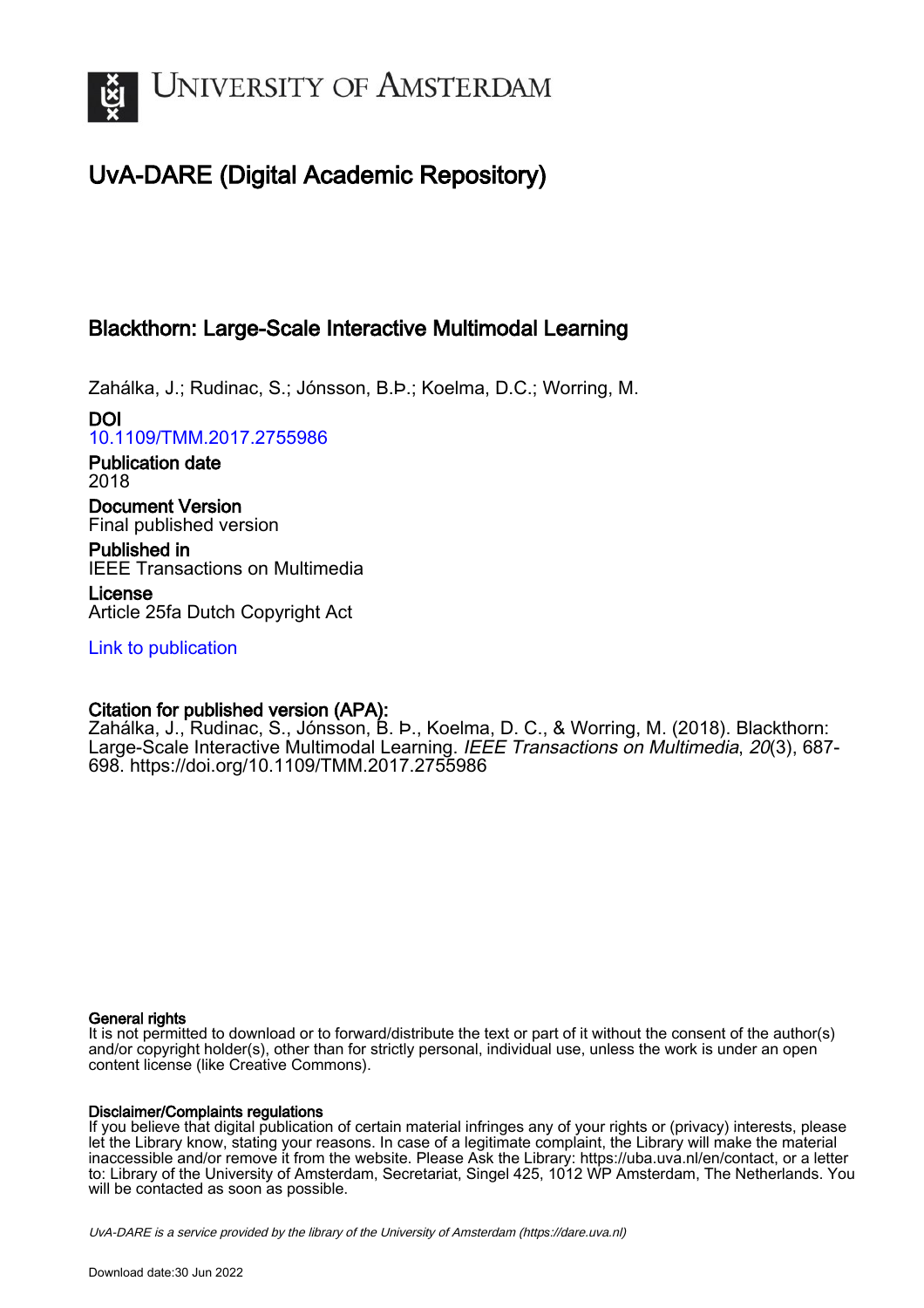# Blackthorn: Large-Scale Interactive Multimodal Learning

Jan Zahálka  $\bullet$ [,](https://orcid.org/0000-0002-2207-5682) Stevan Rudinac, Björn Þór Jónsson  $\bullet$ , Dennis C. Koelma  $\bullet$ , and Marcel Worring<sup>to</sup>, Senior Member, IEEE

*Abstract***—This paper presents Blackthorn, an efficient interactive multimodal learning approach facilitating analysis of multimedia collections of up to 100 million items on a single highend workstation. Blackthorn features efficient data compression, feature selection, and optimizations to the interactive learning process. The Ratio-64 data representation introduced in this paper only costs tens of bytes per item yet preserves most of the visual and textual semantic information with good accuracy. The optimized interactive learning model scores the Ratio-64-compressed data directly, greatly reducing the computational requirements. The experiments compare Blackthorn with two baselines: Conventional relevance feedback, and relevance feedback using product quantization to compress the features. The results show that Blackthorn is up to 77.5***×* **faster than the conventional relevance feedback alternative, while outperforming the baseline with respect to the relevance of results: It vastly outperforms the baseline on recall over time and reaches up to 108% of its precision. Compared to the product quantization variant, Blackthorn is just as fast, while producing more relevant results. On the full YFCC100M dataset, Blackthorn performs one complete interaction round in roughly 1 s while maintaining adequate relevance of results, thus opening multimedia collections comprising up to 100 million items to fully interactive learning-based analysis.**

*Index Terms***—Data compression, feature selection, interactive multimodal learning, multimedia analysis, YFCC100M.**

#### I. INTRODUCTION

**M**ULTIMEDIA collections have become sources of *knowledge* in a large and ever-growing number of executive and ever-growing the being scientific and applied domains. A large research effort is being devoted to making the knowledge in large-scale collections more available. The dominant approach revolves around search. Indeed, the search engine is currently the mainstream interface

Manuscript received February 28, 2017; revised June 5, 2017; accepted August 11, 2017. Date of publication September 22, 2017; date of current version February 14, 2018. This work was supported by the Netherlands Organisation for Scientific Research. This paper was presented in part at the ACM International Conference in Multimedia Retrieval, Columbia University, New York, NY, USA, June 2016. The associate editor coordinating the review of this manuscript and approving it for publication was Dr. Jingdong Wang. *(Corresponding author: Jan Zahalka.) ´*

J. Zahálka, S. Rudinac, D. C. Koelma, and M. Worring are with the Informatics Institute, University of Amsterdam, Amsterdam 1012 WX, The Netherlands (e-mail: j.zahalka@uva.nl; s.rudinac@uva.nl; d.c.koelma@uva.nl; m.worring@uva.nl).

B. Þ. Jónsson is with the IT University of Copenhagen, Copenhagen 2300, Denmark, and also with Reykjavik University, Reykjavík 101, Iceland (e-mail: biorn@ru.is).

Color versions of one or more of the figures in this paper are available online at http://ieeexplore.ieee.org.

Digital Object Identifier 10.1109/TMM.2017.2755986

of interaction with multimedia collections. Search-centered retrieval approaches utilize state-of-the-art models, often based on machine learning, to construct a semantic index of the data and offer interactivity by query-response pairs. This is suitable for cases when the user has a clear information need and is able to formulate it as a precise query. However, what if the analyst wants to explore the collection, looking for the question to ask? What if she wants to structure or categorize the data herself, and not according to the structure given by the search engine's index? Such cases require a long process of meaningful *interaction* with the collection in order to *iteratively* build the knowledge according to custom analyst-driven data categorization.

To offer broad analytic capabilities, multimedia systems should support interactive, open-ended tasks where the objective is the analyst's knowledge gain. In her interactive session, the analyst usually alternates between exploration and search, structuring the data in the process. The analyst's knowledge gain is thus captured in a *categorization* of the collection. Notably, for the categorization to capture insight, it must be defined by the analyst herself, and not beforehand by the system [48]. To truly be able to support various interactive solutions for tasks enhancing the analyst's knowledge gain, we set a number of requirements. The first group relates to *performance* and comprises three main requirements:

- 1) *Interactivity:* The user must receive suggested results within seconds at most.
- 2) *Scalability:* The user should be able to interact with even very large-scale (Web-scale) collections.
- 3) *Availability:* The computational resources handling interactions of one user must be modest.

The interactivity requirement enables iterative knowledge gain: by interacting with a responsive interface, the user can build up her knowledge step by step based on the flow of relevant data from the system. Non-responsive interfaces, on the other hand, often result in the user abandoning the analysis altogether. The scalability requirement is especially important in light of the fact that as collections grow to Web scale, obtaining collection-wide human annotations required by supervised approaches becomes infeasible. Semi-supervised, user-driven approaches that scale well do not suffer from the lack of annotations and thus have a potential for large-scale collection analysis. The interactivity and scalability requirements combined have an implication for computational efficiency: for interactivity to scale properly, the computations must complete in  $O(N)$ time in the worst case (where  $N$  is the size of the collection).

1520-9210 © 2017 IEEE. Personal use is permitted, but republication/redistribution requires IEEE permission. See http://www.ieee.org/publications.standards/publications/rights/index.html for more information.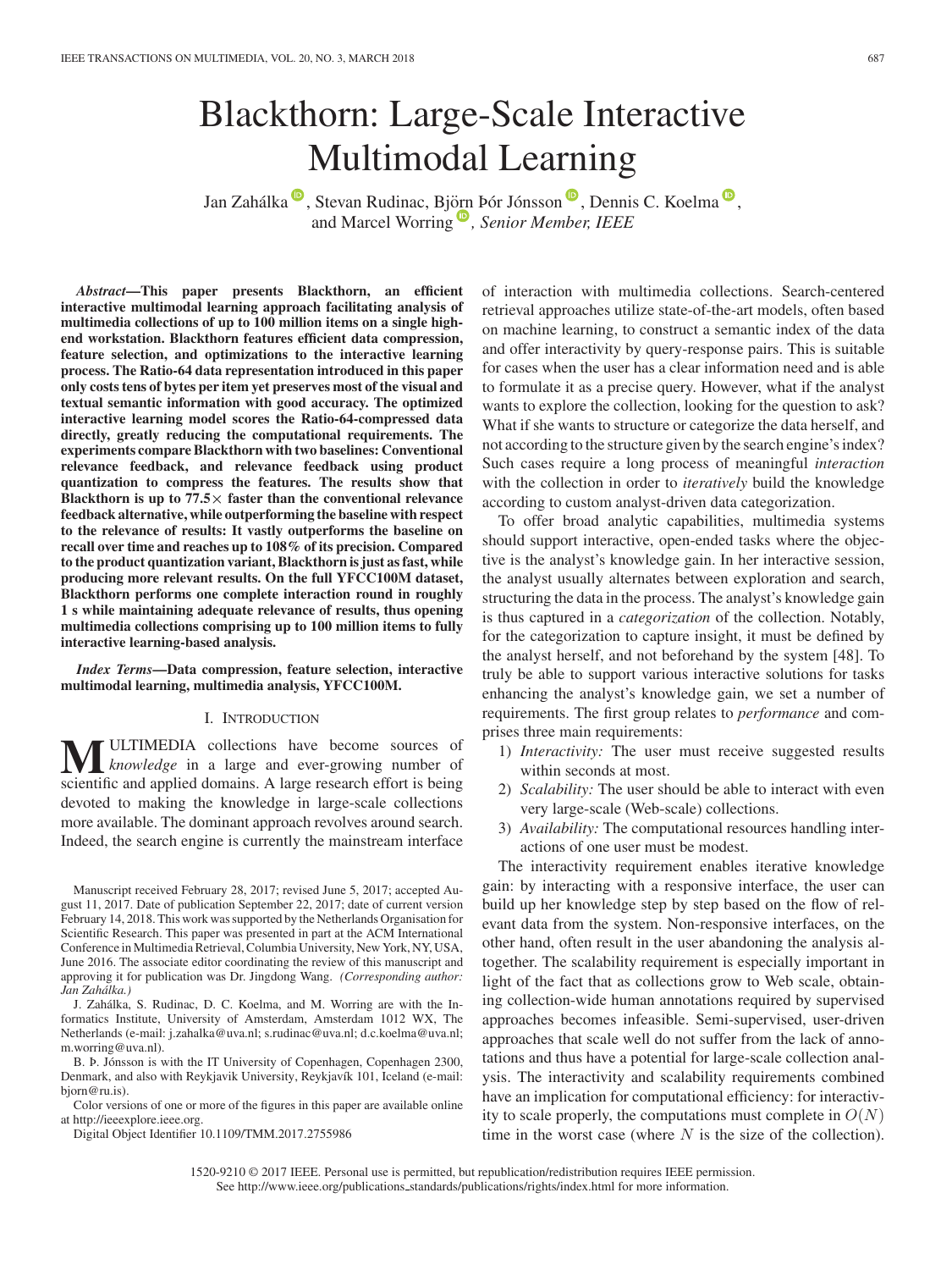Indeed, given that large-scale collections comprise millions to billions of items, it is difficult to conceive an approach scaling superlinearly with  $N$  that completes in interactive time. The availability requirement is set to make interactive knowledge gain approaches accessible on the one hand, and scalable with the number of users on the other. Indeed, it is expensive and wasteful to dedicate the resources of entire computational clusters or distributed systems fully to completing an interactive session of one user. In this work, we consider the availability requirement satisfied when the method operates on a single contemporary high-end workstation (16 cores, 64 GB RAM).

The second group of requirements relates to the *information relevance* for the user and again consists of three requirements:

- 1) *Relevance:* The data items suggested by the machine must be relevant to the user's request.
- 2) *Comprehensibility:* The machine features must have a semantic meaning that the user can understand.
- 3) *Adaptivity:* The user must not be required to follow a data structure or hierarchy defined by the system.

The relevance requirement is, unsurprisingly, a necessity for the knowledge gain: if the user does not receive relevant data, she cannot build up any knowledge, deems the method useless, and abandons the analysis. The comprehensibility requirement relates to the fact that the objective of user knowledge gain cannot be accomplished without the user understanding the data she interacts with. Understanding the features the machine uses for the analysis enables the user to understand the interaction process as a whole, in turn enabling the user to input invaluable context and expertise into the process. The adaptivity requirement addresses the need for the user to be able to structure the collection herself. Structuring the collection is an integral part of user knowledge gain [29], [48]. Requiring the user to follow a precomputed structure pigeonholes her into a certain way of thinking, which is undesirable.

Interactive multimodal learning is a good fit for supporting tasks ranging from open-ended exploration to precise search through analytic categorization, which has a machine learning counterpart in classification [48]. Therefore, interactive classification adapting to the analyst's categorization takes the spotlight. Interactive learning sessions, using techniques such as relevance feedback or active learning, elicit training data labels from the user directly and train the model based on them [16]. The user is able to steer the analysis directly through selecting relevant and non-relevant items based on her expertise. The iterative nature aligns with the iterative nature of knowledge buildup. While the interactive learning paradigm is valid, the classic relevance feedback and active learning approach [16], designed for much smaller collections than those we face nowadays, must be revised to fit current needs and meet the six requirements.

Concerning scale, currently the major challenge in the multimedia community is the Yahoo Flickr Creative Commons 100M (YFCC100M) collection, comprising over 12 TB of multimedia data [39]. Its sheer size places a heavy load on computational resources and impedes interactivity. In addition, as collection sizes grow, the discriminativeness of feature vectors decays: more items will have (nearly) identical feature vectors, making them indistinguishable from each other [2], [15], [31]. The body of work on the analysis of the dataset is steadily increasing [19],



Fig. 1. Interactive learning with Blackthorn. The components of interactive learning innovated by Blackthorn are marked **orange**.

[21]. YFCC100M has become the central dataset in a number of benchmarks, e.g., the MediaEval Placing Task [9], [23], and the topic of workshops such as MMCommons [5]. Most of the works to date, however, employ entire computational clusters for the analysis, violating the availability requirement.

To the best of our knowledge, no existing approach currently meets all six requirements. How to support interactive solutions for the wide variety of tasks related to knowledge gain in multimedia collections satisfying the six requirements is the research question addressed in this work. Therefore, we develop Blackthorn, an efficient interactive multimodal learning approach for large-scale collections originally introduced in our previous work [46]. Blackthorn, conceptually depicted in Fig. 1, brings the following contributions enabling it to fulfill all six requirements outlined above:

- 1) A compression method reducing the size of semantic representations by up to order of hundreds while preserving most of the semantic information and reducing the number of parameters to minimum.
- 2) Incorporation of feature selection methods improving the information preservation capabilities of the compressed representation.
- 3) Revision of the interactive learning process for the largescale case: building up on the compressed representation and incorporationg good practices, the computational complexity is reduced such that large-scale analysis (∼100 million multimedia items) completes in seconds.

The remainder of this article is organized as follows. Section II summarizes related work. Section III presents the data compression method. Section IV describes the adaptation and optimizations to the interactive learning process. Section V outlines the protocol of the experimental evaluation of our method, while Section VI discusses the experimental results. Section VII concludes the paper.

#### II. RELATED WORK

In response to the rapid growth of digital collections, a number of approaches facilitating increasingly efficient search and exploration have been proposed. Informedia is an early example of a system enabling retrieval, summarization and organisation of video collections [42]. In the years that followed, interactive learning (e.g., relevance feedback, learning new concepts on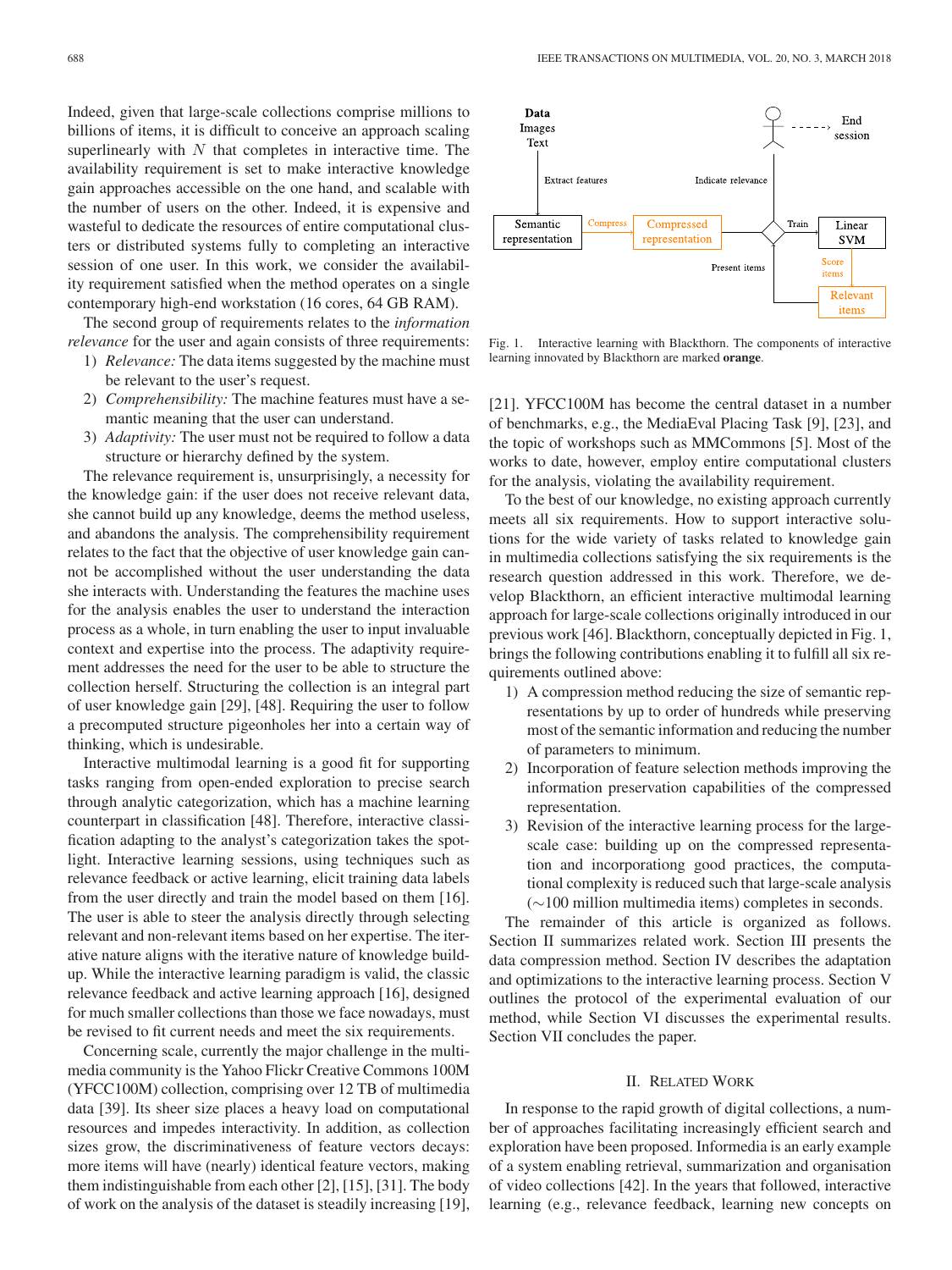the fly) has been proven invaluable for improving multimedia information retrieval [16]. The research efforts of the community on interactive search and browsing were concentrated around benchmark initiatives such as VideOlympics [35] or the Video Browser Showdown [34]. However, the collections considered in these benchmarks are much smaller than the one considered in this work.

Most of the state-of-the-art approaches employ entire computational clusters to facilitate interactive or near-interactive analysis of the data. This is true not only for indexing-based approaches such as the content-based indexing of YFCC100M [19], but also for analytics approaches such as active buckets [11]. The algorithmic efficiency component of these approaches boils down to reducing the number of items for which the similarity is computed, reducing the dimensionality of data representation, or simplifying the similarity computation.

Recently, a large body of work has focused on the scalability of image retrieval. Early work demonstrated that exact  $k$ -nn search techniques severely suffer from the curse of dimensionality and that their performance degrades rapidly as soon as the dimensionality of the vectors becomes high enough [6]. Around the turn of the millennium, the emphasis therefore turned to approximate methods for trading off speed against accuracy. For example, several recent works from the multimedia and computer vision communities rely on embedding visual feature vectors in binary space to compress the data and reduce the distance computation time [8], [13], [18], [25], [28], [43], [49]. Depending on whether the distances between a query and items in the collection are computed directly in binary space or a realvalued intermediate space, these approaches can be categorised as symmetric or asymmetric. Each category has its own merits: performing distance computation directly in binary space is generally faster, but it sacrifices search accuracy.

LSH is a well-known scalar-based indexing technique [4]; it has been successfully applied to many contexts (e.g., see [30], [37]). The NV-tree is another scalar-based method, which has been shown to significantly outperform LSH [24]; the NV-tree only requires one eighth of of the processing time of LSH, while only storing about 6 bytes per vector.

Product quantization is a family of vector-based quantization schemes, which decompose the high-dimensional space into low-dimensional subspaces that are indexed independently, thus producing very compact code-words [17], [20], [45]. Another approach applies Map-Reduce to index up to 43 billion highdimensional descriptors in a distributed setting [14], [27]. This is a simple, yet scalable vector-based quantization method which neither requires a conversion to binary space nor a dissection of the high-dimensional descriptors.

While these approaches for scaling up image retrieval were proven effective in k-nearest neighbour search, their applicability in analytic tasks remains limited for at least two reasons. First, state-of-the-art  $k$ -NN search approaches such as binary hashes or product quantization are not suited for classification, which is an essential component of most analytic platforms. Moreover, in many analytic tasks search and exploration are alternately performed, which requires updating, summarizing and re-partitioning of the collection based on user interactions [48]. Such operations require preservation of the original vectors or significant portion of information contained in them. The existing approaches do not focus on analytics, but rather establishing an efficient search structure over the dataset. Novel approaches are needed for building such representations and deploying them efficiently in analytic tasks.

#### III. DATA REPRESENTATION

The first step in any analysis of a multimedia collection is constructing the data representation. In the interactive setting in general and multimedia analytics in particular, it is highly desirable that the user can understand the representation. Therefore, this work focuses on semantic representations that assign semantic labels to the data in the visual and text modality, for example visual concepts [33] or LDA topics for text [7]. Additional information channels, such as geo coordinates, time, or metadata are semantic per se and can be represented without compression.

The main problem we face with a multimedia collection with 100 million items is the sheer size of the representation. Assuming 1000 visual concepts, 100 text topics, and 8 B as the size of one floating-point number, representing a dataset of 100 million items requires roughly 880 GB of RAM, which is prohibitive. This size must be drastically reduced for the method to fulfill the scalability and availability requirements. Moreover, the comprehensibility and adaptivity requirements must be borne in mind. In this section, we describe a data compression method that greatly reduces the representation size and satisfies the requirements with only modest information loss.

Fortunately, state-of-the-art semantic label representations of multimedia data are generally effectively sparse, i.e., most of the concept and topic scores are zero or negligible. This allows the utilization of sparse representation practices [44]. Let **x** denote a feature vector of length  $n_f$  that represents one multimedia item in a particular modality. When using a sparse representation, instead of recording all  $n_f$  features, we represent each item X by a tuple  $(S, I)$  comprising  $S = \{ \forall x_i \in \mathbf{x} \mid x_i > 0 \}$ , the set of non-zero feature scores, and  $I = \{ \forall i \in [1, n_f] \mid x_i > 0 \},\$ the feature indices corresponding to the scores in  $S$ . In this section, we describe how to further reduce the size of  $X$  by feature selection (Section III-A) and how to compress the selected features into a compact, efficient representation (Sections III-B and III-C).

We note that sparse representations using semantic labels are not the only ones used by the state of the art in multimedia analysis and related disciplines. This is especially prominent in computer vision: dense representations that represent each item by the output of an intermediate layer in a convolutional neural network are widely used. While we design Blackthorn for sparse representations, in this work we also conduct experiments on Blackthorn using dense visual features for the sake of the completeness of the analysis.

#### *A. Feature Selection*

In the general large-scale collection case, the data volume reduction achieved through sparse encoding alone (i.e., encoding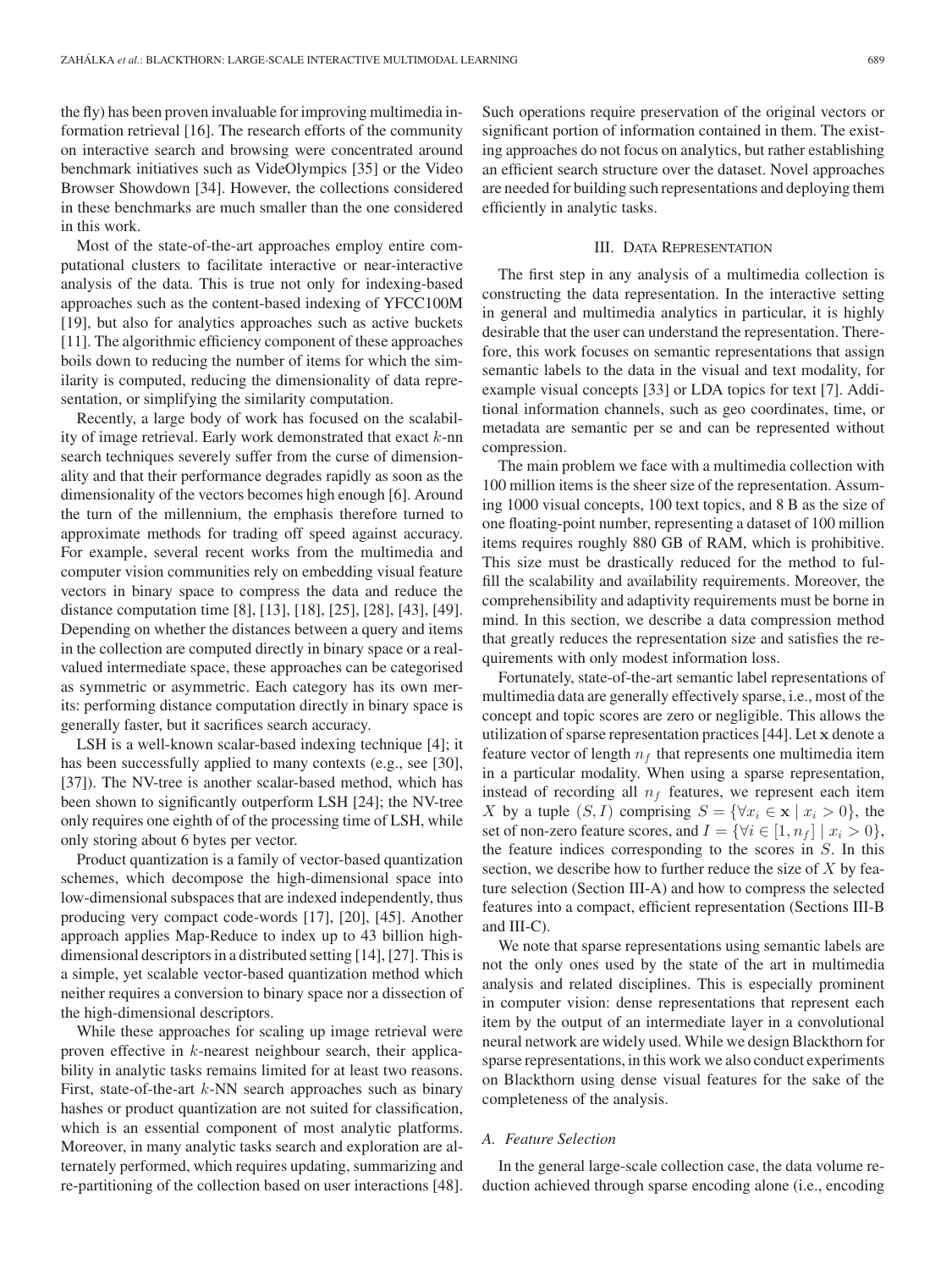$\mathbf{x}$  as  $(S, I)$ ) is insufficient. Therefore, to provide a truly scalable compressed data representation, we must select only a small number of features per modality to represent each item. Formally, the process comprises selecting  $t_f$  features according to some feature ordering  $O = \{o_1, o_2, \ldots, o_{n_f}\}\.$  The result is a reduced set of feature scores  $S' = \{x_{o_1}, x_{o_2}, \ldots, x_{o_{t_f}}\}$  and the corresponding feature IDs  $I' = \{o_1, o_2, \ldots, o_{t_f}\}\$ for each item in each modality. The adaptivity requirement results in the need for an unsupervised feature selection approach. Given the size of target collections, the approach has to come at minimal computational cost. In this section, we describe the three feature selection approaches of Blackthorn.

The first one is the **top-feature** selection: for each item in each modality, the top  $t_f$  features sorted by value are taken to represent the item. This is a very straightforward method aligned with the established practices [44].

The following two feature selection approaches aim to address the value imbalance across different features: some features may tend to score consistently higher than others, but at the same time they might not be the descriptive ones. In the visual domain, this has been identified as an issue associated with semantic concepts [3], [32]. In this work, we combat this value imbalance by considering feature values not only within one item, but also relative to the other values of that feature in the dataset. The **thresholded** selection for each feature  $f$  first determines the *significance threshold* for each feature defined as  $\theta_f = \mu_f + \sigma_f$ , where  $\mu_f$  and  $\sigma_f$  are the feature mean and standard deviation across all items, respectively. Then, for each item X, we consider only those features  $x_f$  that have high values relative to the other items, i.e., those which surpass their respective significance threshold  $(x_f \geq \theta_f)$ . The item is represented by the top  $t_f$  features that pass the threshold, sorted by feature value.

The third method is the **TF-IDF** selection, inspired by the eponymous time-tested information retrieval method, which has also been successfully deployed in concept-based video representation [32]. For each feature  $x_f$  of item X, the TF-IDF score tfidf $(x_f)$  is described in (1) (**x** is the feature vector,  $\lbrack \cdot \rbrack$ is the Iverson bracket, and  $N$  is the number of items in the collection  $C$ :

$$
\text{tfidf}\left(x_f\right) = x_f \cdot \log\left(1 + \frac{N}{\sum_{\mathbf{x} \in C} \left[x_f > \mu_f + \sigma_f\right]}\right) \tag{1}
$$

The TF portion is equal to  $x_f$ , the value of the feature itself. The IDF portion determines the feature's rarity, representing the ratio of the items in the collection where the feature is strongly present (using the same significance threshold as in the thresholded selection): the lower the ratio, the more discriminative the feature is. The features in each item are sorted by  $tfiff(x_f)$  in descending order, and as before, the top  $t_f$  features sorted by value are selected to represent the item. The TF-IDF selection takes into account both the feature value itself and the distribution of the feature values for each feature.

#### *B. Compression and Decompression*

After the feature selection is completed and the top  $t_f$  features per item are selected, the data must be compressed. This section



Fig. 2. The ratio representation, encoding the top-valued feature  $(F)$ , feature IDs  $(I)$ , and ratios between subsequent features  $(R)$ .

describes the compression method used by Blackthorn, as well as the decompression allowing the reconstruction of the features as dictated by the second requirement for interactive learning representations.

The memory required for representing the top  $t_f$  features in each modality depends on three parameters: the value of  $t_f$ , the number of bits required to encode the feature ID (denoted  $b_i$ ), and the number of bits required to represent the feature value  $(b_v)$ . The value of  $b_i$  in turn depends on  $n_f$ , the total number of features in the original feature set:  $b_i = \lceil \log_2 n_f \rceil$ . The value of  $b_v$  depends on the decimal precision  $p$  required for the recorded value:  $b_v = [p \cdot \log_2 10]$ . Note that this assumes feature values between 0 and 1, which can be easily achieved by normalization.

The straightforward way to sparsely encode features is to directly encode the feature value in one bit field and the feature ID in another. Indeed, this is the paradigm used in the first version of Blackthorn [46]. Whilst this poses no problem for encoding the feature IDs, the selection of  $p$  is difficult, which raises an important issue with respect to accuracy and compactness. When  $p$  is too low, many features fall below the decimal precision of  $p$ and are encoded as zeros, increasing the loss of information and wasting storage space. When  $p$  is too high, the information drop is alleviated, but the compactness of the representation suffers. Dynamic p for different items impairs random access to the encoded features for each item. Therefore, a different solution is needed.

To alleviate the decimal precision problem, we introduce the **ratio representation**, schematically depicted in Fig. 2. The ratio representation uses three bit fields. The first field,  $F$ , encodes the feature identifier and value of the strongest feature directly, as the value of the strongest feature is the starting point of the ratio representation. The decimal precision of the strongest feature's encoding and the corresponding bit cost are henceforth denoted  $p_1$  and  $b_{v,1}$ , respectively. For each successive feature, the  $I$  bitfield encodes the feature identifiers, and the  $R$  bitfield encodes the *ratio* between the *i*-th feature score  $(2 \le i \le n_f)$ and the preceding  $(i - 1)$ -th feature score. Thus, the p parameter does not determine the maximal decimal precision of the encoded features anymore, but rather the lowest possible ratio, or the maximal allowed value "drop" between any two features. Note that this makes the  $p$  parameter much less constraining, as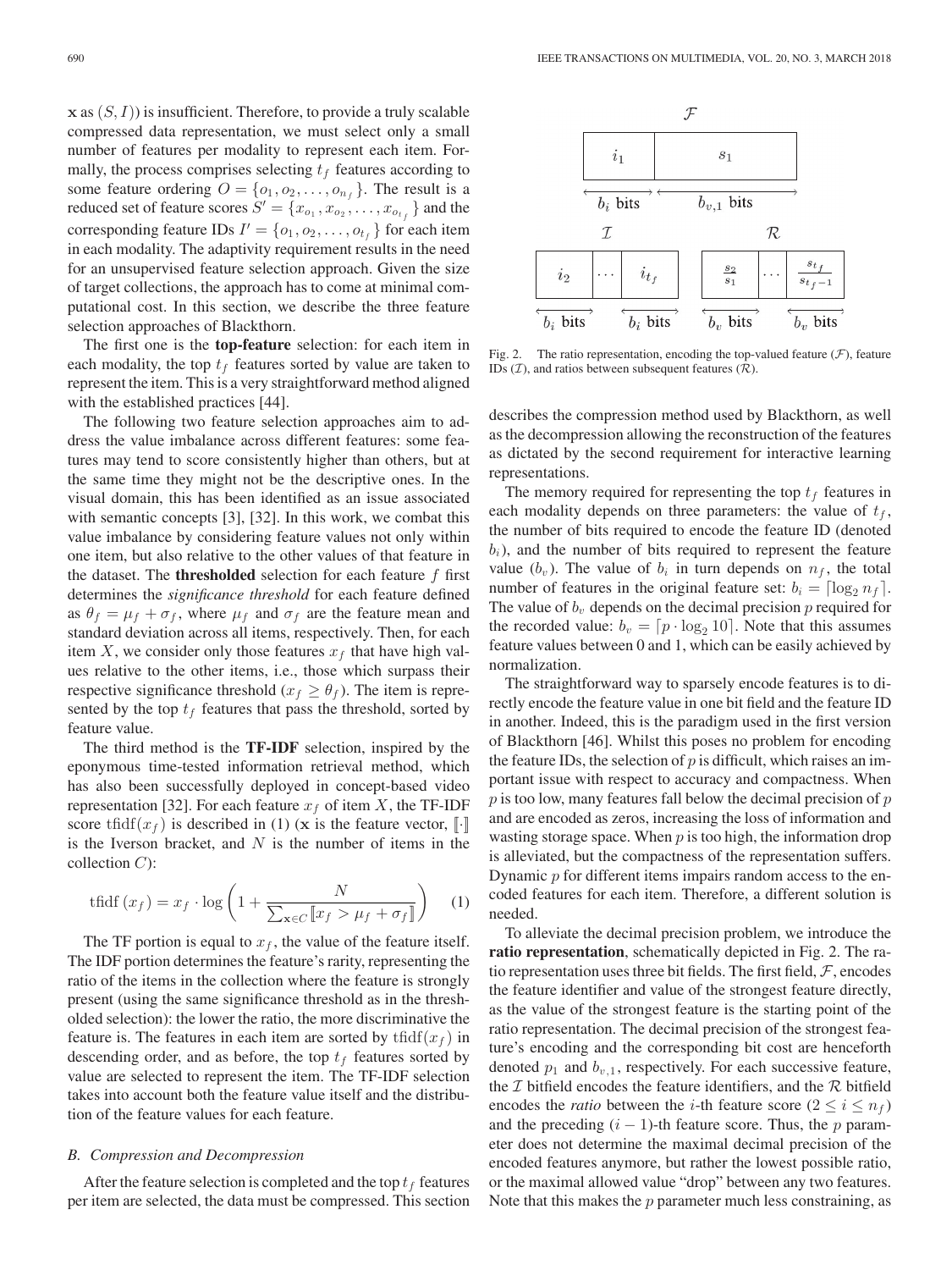we are now able to encode feature scores with arbitrary decimal precision, given that the value drop between the features is less than *p* orders.

The compression operates as follows. Let  $b_{v,1}$  denote the number of bits required to encode the top feature score in the  $\mathcal F$ bitfield and  $p_1$  the decimal precision pertaining to the encoding of the top feature. Further, let [·] denote the rounding operation,  $\vee$  the binary OR operation, and  $\ll$  the left bit shift operation. The construction of the  $F, I$ , and R bit fields is described by  $(2)$ – $(4)$ , respectively.

$$
\mathcal{F} = [10^{p_1} \cdot s_1] \vee (i_1 \ll b_{v,1}) \tag{2}
$$

$$
\mathcal{I} = \bigvee_{k=2}^{t_f} (i_k \ll (k-2) \cdot b_i)
$$
 (3)

$$
\mathcal{R} = \bigvee_{k=2}^{t_f} \left( \left[ 10^p \cdot \frac{s_k}{s_{k-1}} \right] \ll (k-2) \cdot b_v \right) \tag{4}
$$

Most of the original feature vector can be reconstructed by decompressing  $\mathcal{F}, \mathcal{I}$ , and  $\mathcal{R}$ , with the features outside the top  $t_f$ set to 0. Let  $\land$  denote the binary AND operation and  $\gg$  the right aritmetic bit shift operation. The feature ID decompression for the k-th feature is defined in (5) ( $k = 1$ ) and (6) ( $2 \le k \le t_f$ ). The feature score decompression for the  $k$ -th feature is defined in (7) ( $k = 1$ ) and (8) ( $2 \leq k \leq t_f$ ).

$$
\delta(i_1) = \mathcal{F} \gg b_{v,1} \tag{5}
$$

$$
\delta(i_k) = (\mathcal{I} \gg ((k-2) \cdot b_i)) \wedge (2^{b_i} - 1) \tag{6}
$$

$$
\delta(s_1) = \mathcal{F} \wedge 2^{b_{v,1}} \tag{7}
$$

$$
\delta(s_k) = \delta(s_1) \prod_{j=0}^{k-2} \frac{(\mathcal{R} \gg j \cdot b_v) \wedge (2^{b_v} - 1)}{10^p} \qquad (8)
$$

Note that  $\delta(s_k)$  does not allow for equal-time random access to the  $k$ -th feature score. This constitutes the computational price for the ratio representation. However, since the compressed representation is designed to be decompressed sequentially to obtain the entire feature vector, this is not an issue: we can simply keep the "running feature score" in one extra variable whilst decompressing. This very minor memory demand is more than outweighed by the advantage of arbitrary decimal precision brought by the ratio representation.

#### *C. The Ratio-64 Representation*

Currently, most machines are 64-bit, making it desirable to match the actual size of the  $F$ ,  $\mathcal I$  and  $\mathcal R$  bitfields as defined by (2)–(4), respectively. Aligning the bitfields with the 64-bit architecture boils down to choosing  $t_f$ ,  $p_1$ , and  $p$  accordingly. The selection must be made bearing in mind  $n_f$ , the total number of features, and the corresponding  $b_i$ .

Encoding  $F$  in one 64-bit integer is more than sufficient, because  $b_{v,1} = 64 - b_i$  leaves more than enough bits for high  $p_1$ : for example, in the case of feature sets with  $n_f \le 16384$ ,  $b_i = 14$ , which makes  $b_{v,1} = 50$ , allowing the encoding of the top feature score with the decimal precision of 15. Encoding  $I$  is straightforward: each feature ID requires exactly  $b_i$  bits, making the total cost of encoding the feature IDs in  $\mathcal I$  equal to  $t_f \cdot b_i$ . Encoding R requires checking the decimal precision required to encode the minimal ratio between any two features in the dataset and setting  $b_v$  accordingly. Encoding  $R$  in  $\iota$  64-bit integers boils down to encoding  $\phi = \left\lfloor \frac{64}{b_v} \right\rfloor$  feature score ratios per integer.  $\mathcal I$  is encoded analogously.

The memory-efficient **Ratio-64 representation**, depicted in Fig. 3, only requires  $2\iota + 1$  64-bit integers per item and modality. Table I compares the uncompressed representation with the Ratio-64 representation. With  $\iota = 1$ , the representation is 183.5x smaller than the uncompressed representation and allows fitting 1.25 billion items into 60 GB of memory. The number of preserved features depends on the values of  $b_i$ , and  $b_v$ , which is intrinsically tied to the data itself. Assuming the space-generous case of  $b_i = b_v = 14$  (allowing for  $p = 4$  and  $n_f$  up to 16,384),  $\phi$  is then equal to 4, enabling the preservation of tens of features per item. The ratio paradigm ensures that arbitrarily low values can be preserved. Note that the features are selected *per item*, not for the entire dataset. Thus, no features get discarded en bloc based on dataset-wide statistics. The value of  $\iota$  is subject to experimentation in this work. With its design, the Ratio-64 representation aligns with the requirements for large-scale interactive multimodal learning set in the introduction.

#### IV. INTERACTIVE LEARNING

The compressed representation is a necessary condition for interactive analytics on large scale multimedia collections, but not a sufficient one. To facilitate large-scale interactive multimedia analytics, the interactive learning process itself must be optimized. In this section, we describe the performance optimizations considered in this work.

An interactive multimodal learning session consists of a number of *interaction rounds*, each with 3 steps:

- 1) An interactive classifier  $C_I$  (per modality) is trained on a set of examples provided by the user.
- 2) Using  $C_I$ , the unlabelled items in the collection are scored.
- 3) The top  $r$  results are returned to the user. Using late modality fusion, this requires to fuse the rankings across modalities to obtain the final top  $r$ .

The process requires an *interactive* classifier, i.e., one that can be trained during each interaction round without violating the requirements outlined in the introduction, especially interactivity, relevance, and scalability. As a result, not all classifiers are suitable. For instance, deep nets, which are very much embedded in the state of the art in multimedia analysis, computer vision, and information retrieval, are out of the question: they generaly take too long to train on large datasets and require more than a few judgments provided by the user.

A user typically produces tens of examples per interaction round at most. As a consequence, the set of training examples does not scale with the size of the collection  $(N)$ . We consider two variants of training. The first one is training on the original data, loading the uncompressed features for the training samples on demand. This approach utilizes the full information contained in the features, but random access to the file containing the uncompressed features (as they cannot be kept in RAM) may scale sub-optimally with collection size. The second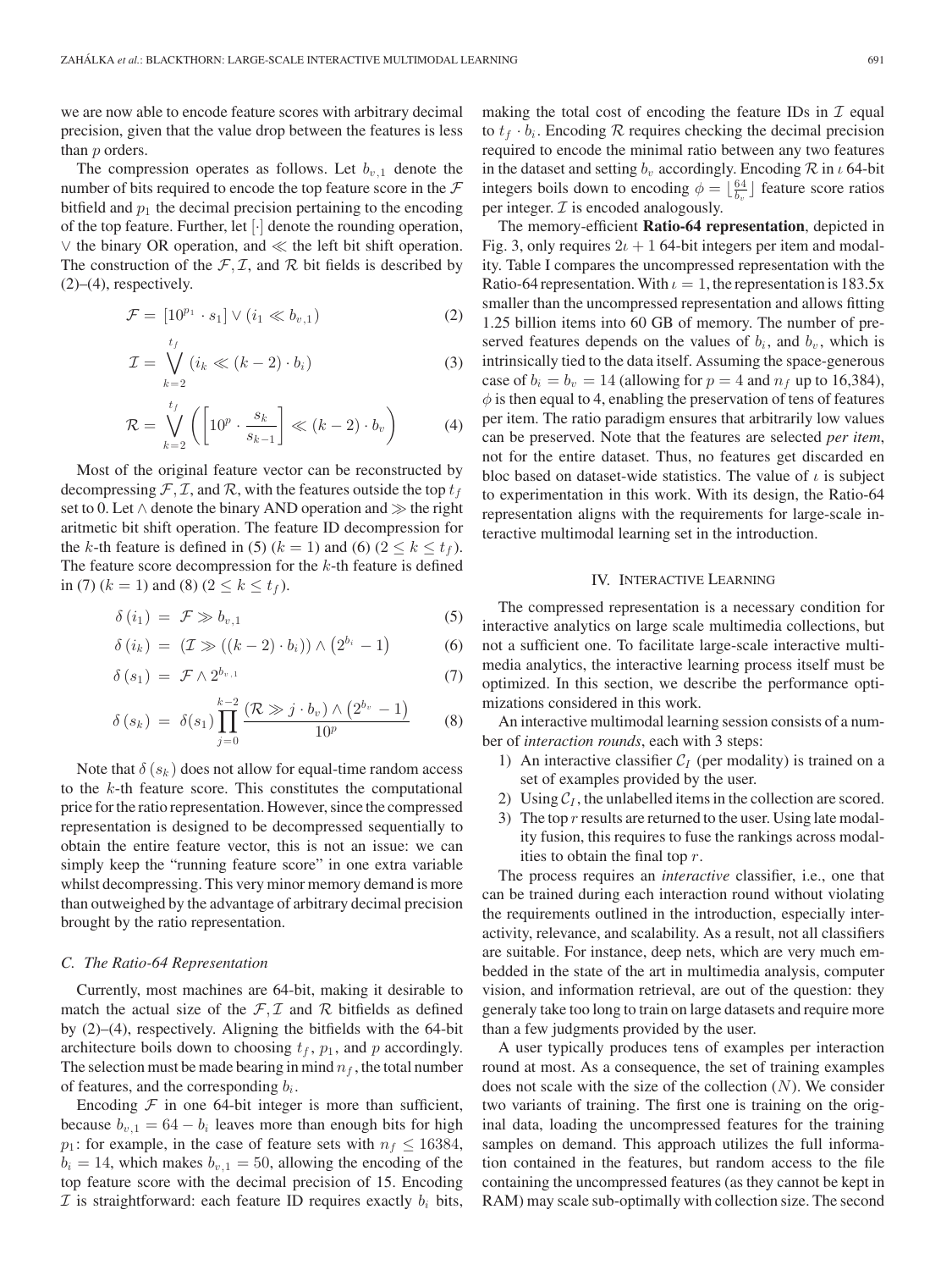

Fig. 3. The Ratio-64 representation encoding the visual (V) and text (T) features. For each modality,  $\mathcal F$  encodes the first feature value and ID.  $\mathcal I$  and  $\mathcal R$  are each a collection of  $\iota$  64-bit integers. In the i-th slot,  $\mathcal I$  encodes the i-th feature ID, while  $\mathcal R$  encodes the ratio between the i-th and the i − 1-th feature value.

TABLE I COMPARISON OF THE MEMORY COST OF RATIO-64 AND THE UNCOMPRESSED REPRESENTATION: THE MEMORY COST OF 1 ITEM, THE MEMORY COST OF 100 MILLION ITEMS, AND HOW MANY ITEMS FIT INTO 60 GB

|                                                                                                                    | 1 item                                     | 100M                                                  | $60$ GB                                                                   |
|--------------------------------------------------------------------------------------------------------------------|--------------------------------------------|-------------------------------------------------------|---------------------------------------------------------------------------|
| Uncompressed<br>Ratio-64, $\iota = 1$<br>Ratio-64, $\iota = 5$<br>Ratio-64, $\iota = 10$<br>Ratio-64, $\iota = 15$ | 8.81 kB<br>48 B<br>176 B<br>336 B<br>496 B | 880.8 GB<br>$4.8$ GB<br>17.6 GB<br>33.6 GB<br>49.6 GB | 6.8M items<br>1250M items<br>340.9M items<br>178.5M items<br>120.9M items |

variant is training on the decompressed Ratio-64 features. This provides faster access, but the training algorithm has access to incomplete feature information due to the information loss incurred by the Ratio-64 representation. The effect of using the decompressed data or original, uncompressed data is subject to experimentation in this work.

The time cost of steps 2 and 3 increases dramatically as the collection grows larger. Compression and efficient implementation do not alleviate this problem on their own. To tackle this problem, Blackthorn considers two optimizations of the interactive learning process: an adaptation of the classifier scoring method exploiting the structure of the compressed dataset, and modality fusion with reduced computational overhead. Both follow the established good practices in the multimedia community.

Adapting the scoring method to suit the compressed Ratio-64 representation means scoring the items directly in the compressed space without expanding each of the vectors into the original vector space. This is straightforward for classifiers that employ a dot product of a weight vector and the feature vector to score an item, such as SVM, perceptron, or linear discriminant analysis. For such classifiers, the dot product computation can be sped up by iterating only over those feature coordinates actually recorded in the Ratio-64 representation of the item,

instead of all coordinates of the original feature space. Expanding the compressed vector into the original feature space yields no benefit, since all non-recorded features are 0 and iterating over them has no effect on the value of the dot product.

To demonstrate the speed-up, consider for instance the linear SVM and its scoring function ((9), **w** is the SVM weight vector and b the bias):

$$
\sigma(I) = \mathbf{w}^T \mathbf{x} + b \tag{9}
$$

Assuming equal computational cost of addition and multiplication for the sake of simplicity, this costs  $2n_f + 1$  arithmetic operations per item and modality. Given a semantic representation with 1000 visual concepts and 100 text topics, this amounts to 2001 operations for the visual modality and 201 operations for the text modality. Using the Ratio-64 representation, only the  $\phi \cdot \iota$  encoded features carry any value. Iterating over those features only yields the scoring function in Ratio-64-compressed space  $(\sigma_c)$  defined in (10):

$$
\sigma_c(I) = \sum_{k=1}^{t_f} \left( w_{\delta(i_k)} \cdot \delta(s_k) \right) + b \tag{10}
$$

The feature ID decompressions cost 2 mathematical operations each (cf. (6)), except the first one, which costs 1 operation (cf. (5)). The feature score decompressions cost 4 operations each (cf. (8)), except the first one, which costs 1 operation (cf. (7)). On top of the decompression, the score computation comprises  $t_f + 1$  additions and  $t_f$  multiplications. This amounts to  $8t_f - 3$  mathematical operations per item and modality. Since  $t_f \ll n_f$ ,  $\sigma_c$  is faster than  $\sigma$  by up to orders of magnitude. For example, in the case of  $\iota = 1, \phi = 6$ , a visual concept dictionary of 1000 concepts, and text topic dictionary of 100 topics:  $\sigma_c$  performs 37.7x fewer operations in the visual modality and 3.7x fewer operations in the text modality, while producing exactly the same result.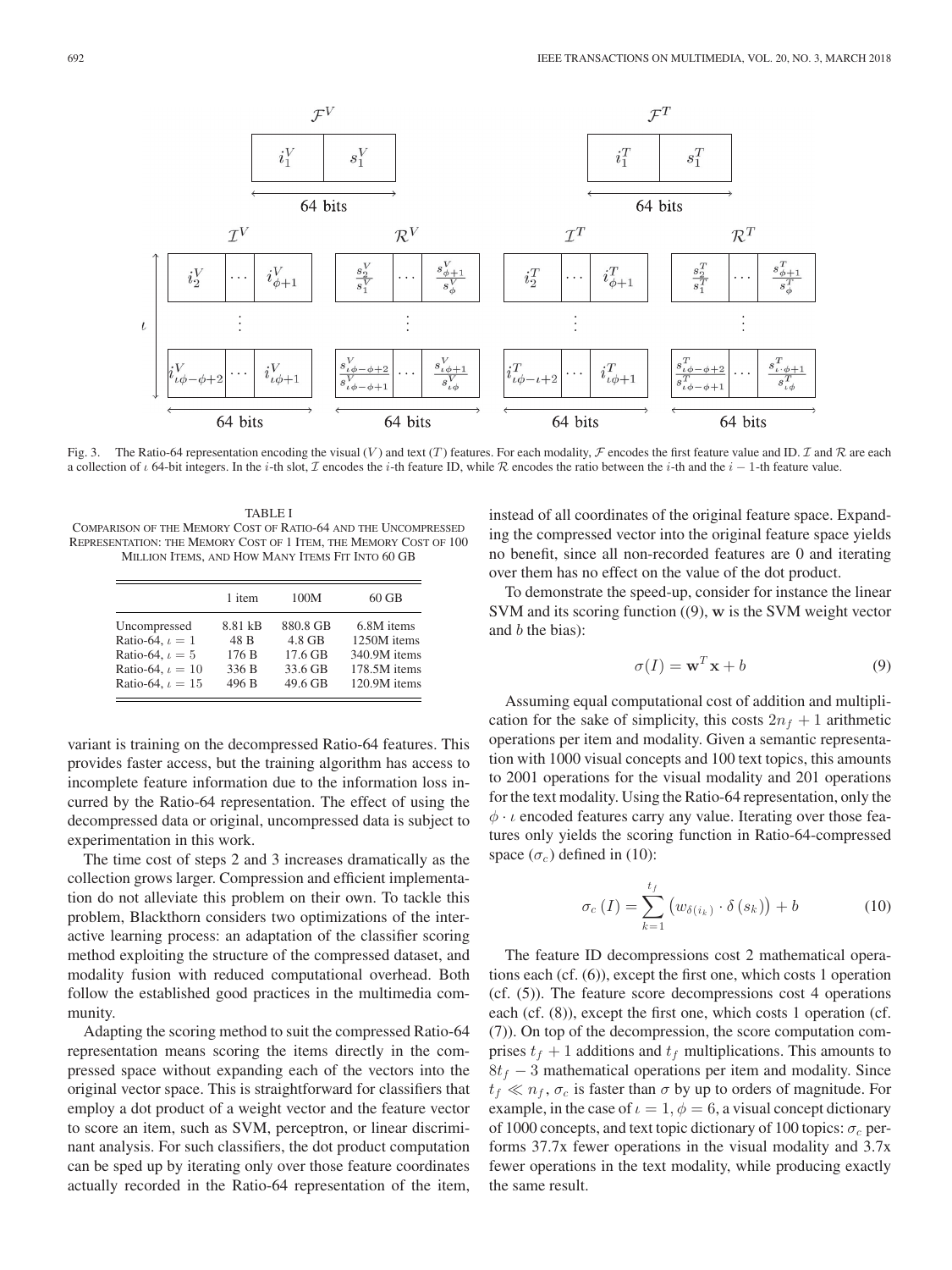The second aspect requiring attention is late modality fusion, which has been long established to perform better than early fusion [36]. With a straightforward approach, this requires  $O(N \log N)$  time, which is higher than the  $O(N)$  complexity of scoring. To reduce the total complexity to  $O(N)$ , we follow the protocol of the top- $r$  list rank aggregation [12] in order to obtain the top  $r$  relevant results. For each modality, the top-scoring  $\nu$  (with  $r \leq \nu \ll n$ ) results in that modality are nominated to the final ranking by iterating over the data once and checking whether each respective item qualifies for the top- $\nu$  ( $O(N)$ ) time). The multimodal ranking is obtained by performing rank aggregations on the nominated items ( $O(\nu \log \nu)$  time). Because  $\nu \ll N$ , modality fusion is essentially computed in sublinear time. Optimized modality fusion in combination with efficient scoring ensures that all stages of interactive learning complete in  $O(N)$  time.

### V. EXPERIMENTAL SETUP

In the experimental evaluation of Blackthorn, we aim to answer the following questions:

- 1) What is the overall speed-up of Blackthorn compared to state-of-the-art methods in the interactive learning setting?
- 2) How does Blackthorn compare to the state of the art regarding the ability to produce relevant results?
- 3) Which combination of Blackthorn's parameters yields the best performance?
- 4) Does Blackthorn work with dense feature representation as well?
- 5) How does Blackthorn scale compared to state-of-the-art methods in the interactive learning setting?

In order to evaluate the individual optimizations/parameters proposed in this work and their effect on Blackthorn's performance, the experiments are conducted on a number of variants of Blackthorn. The Blackthorn variants based on the optimization used are named bt\_#FEATSEL\_#TRAIN. #FEATSEL is a label for the feature selection used (cf. Section III-A), which can have three values: topft for the top-feature selection, thres for the thresholded selection, and tfidf for the TF-IDF selection. #TRAIN is a label for the feature variant used for the training of the interactive learning classifier (cf. Section IV), which can have two values: ucmp whenever the original, uncompressed features were used for the training and comp whenever the compressed features were used.

In the experiments, we compare Blackthorn with two approaches reflecting the state of the art. The first one is the standard relevance feedback approach [16] (henceforth denoted rf\_standard), which is still being used in the interactive learning scenario to this day. Given that Blackthorn is essentially optimized relevance feedback, sacrificing the accuracy of the feature representation for speed, this allows us to evaluate how favourable Blackthorn's accuracy-speed trade-off is.

The second approach uses product quantization [17], [20], [45] to compress the features. Product quantization is the most applicable state-of-the-art technique in the context of interactive learning, despite the fact that interactive learning cannot make use of its efficient search structure. Following [17], we split the feature vectors in  $m$  subvectors, replacing each with the respective cluster ID resulting from a subquantizer partitioning the feature space into k clusters. We opted for  $m = 12$  and  $k = 1024$ . This choice is motivated by the good practices outlined in [17] (large k and small m is better than the other way round). In particular,  $m = 12$  ensures r f pq is on par with the efficient configurations on Blackthorn compression-wise, and  $k = 1024$  is reasonable regarding both compression quality (cf. [17], Fig. 1) and computational speed.

As the quantization algorithm we use a randomized quantizer that establishes  $k$  random samples from the collection as centroids and assigns each item to the closest centroid. In other words, we perform 1-step random-initialized k-means, establishing a Voronoi partition of the feature space. The choice of this simple algorithm is dictated by the dimensionality of quantizing a large-scale dataset, which is both time- and memoryconsuming. The resulting representation is then used in a standard relevance feedback setting.

This approach is further denoted rf\_pq. Comparing Blackthorn with rf\_pq pits Blackthorn's Ratio-64 representation against a compressed representation widely used in state-ofthe-art  $k$ -NN search. Note that the features obtained by product quantization violate the comprehensibility requirement. Also note that the experiments are meant to gauge the efficiency of product quantization in the context of interactive learning only, not to evaluate product quantization as a whole.

As the instantiation of the interactive classifier  $C_I$ , we use linear SVM [10] for all three approaches. The main reason is that linear SVM still remains the most widely adopted interactive classifier, appearing in a number of recent state-of-the-art works, e.g., [22], [26]. As discussed in Section IV, deep nets, which are currently the mainstream classifier in multimedia analysis and especially computer vision, take too long to train and are thus unsuitable in the interactive setting. All approaches are implemented in C and use the VLFeat implementation of the SVM [40].

Interactive learning in the multimedia analytics context is notoriously difficult to evaluate, due to the difficult benchmarking of insight-driven analysis. Indeed, every user proceeds to different insights through different means, which is difficult to capture in objective benchmarks. Since this work focuses on the learning process in general, and not on a particular interactive system, a user study is not an option, as it is very difficult to isolate the effect of using an improved learning method from the effect of the interface on the user. Therefore, the evaluation of Blackthorn's efficiency is inspired by the Analytic Quality paradigm [47], employing a large number of automated computer agents (or *actors*) simulating user behaviour. These actors simulate the actions of a human user in the classic relevance feedback scenario: in each round manually selecting relevant and non-relevant items and submitting the selection to the relevance feedback algorithm, which returns the items deemed most relevant for the next round of the user's consideration.

Since there are no annotated datasets suitable for multimedia analytics evaluation, let alone ones on the order of hundreds of millions of items, we resort to a custom evaluation task performed on YFCC100M. The evaluation task is to retrieve items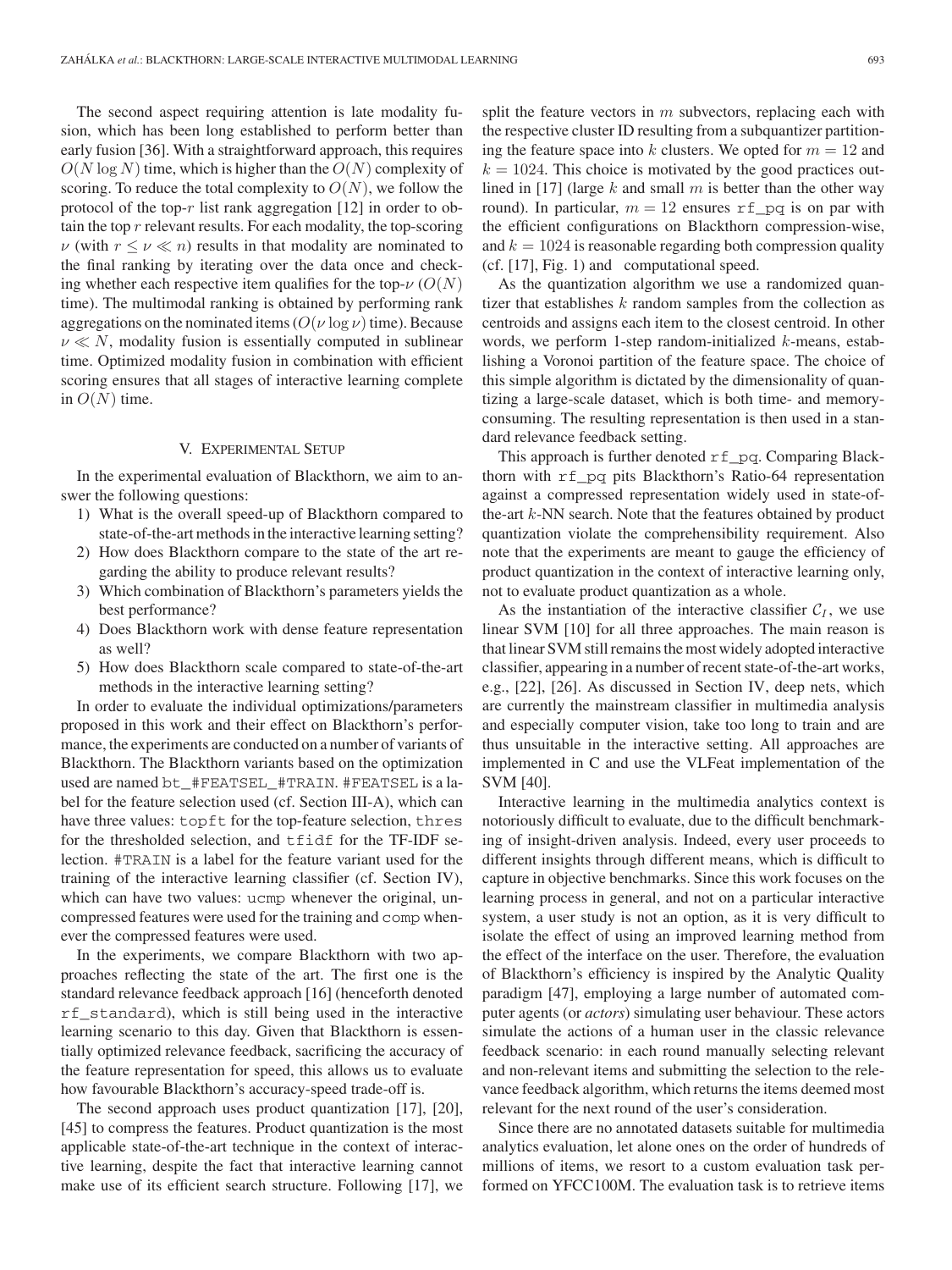

Fig. 4. Example items involved in the first interaction round performed on the YFCC100M dataset by the actor interested in items from Prague. In [46], none of the suggestions were regarded as relevant for the evaluation, despite the semantically similar content.

pertaining to a large city in an interactive session based *solely* on visual and text content. This task is inspired by the MediaEval Placing Task [9], [23], one of the main multimedia benchmark challenges revolving around the YFCC100M dataset. However, note that the task is quite difficult. Its only purpose is to compare the general interactive learning approaches with each other. In this work, we do not strive to outperform the stateof-the-art localization approaches built for the purpose of the Placing task.

We define the actors that shall interact with the evaluated algorithms as follows. First, we sort world cities in descending order by the number of associated items in the 2016 test dataset of the Placing task. Each actor then corresponds to one city in the top 50, and its set of relevant items is defined as all items within 1000 kilometers of the city centre, corresponding to the largest radius considered in the Placing task. This large radius has been chosen to counter the problem encountered in the initial iteration of our work [46] and illustrated in Fig. 4, where the methods were penalized for returning reasonable, semantically similar suggestions that did not come from exactly the same city, but from a culturally and architecturally close city. For each actor, 50 sessions are conducted. The initial relevance indication in each comprises 100 uniform random samples from the actor's relevant items as positives and 200 uniform random samples from the collection as negatives. In each interaction round, the evaluated algorithm retrains the model and suggests 25 items to the actor, i. e.,  $r = 25$  for all experiments. Those suggestions that are contained in the actor's relevant item set are added to the set of positives for the next interaction round. The set of negatives for the next round contains 100 uniform random samples from the collection.

Two datasets were used for the evaluation: the Placing 2016 test set and YFCC100M. With 1.5 million items, the Placing test set is rich enough to provide a challenge for the algorithms and reasonably sized to allow for comparison of rf\_standard with the Blackthorn variants. We experiment on the Placing test set to answer the first four experimental questions. The second dataset, YFCC100M, is used to gauge the scalability of Blackthorn to truly large datasets. Note that YFCC100M is too big to be handled by rf standard. A persistent approach with the data stored on disk is not an option, since the amount of I/O operations would cripple any attempt at interactivity.

To provide a broader, general overview of the algorithms' performance, two different semantic representations were used in each of the two modalities for both datasets. In the visual modality, we extracted the 1000 ILSVRC ImageNet concepts [33] and the 365 Places2 concepts [50], both using a GoogLeNet convolutional neural network [38]. In addition, we also experiment on the dense 1024-dimensional features obtained as the output from the average pooling layer of each respective GoogLeNet. This allows us to showcase Blackthorn on dense features which are commonly used in the computer vision community. However, we consider the dense features auxiliary and focus on the sparse concept features in greater detail. The reason for this is that the average-pooling features violate the comprehensibility requirement posited in the introduction: they are meaningless to the interacting user. In the text modality, we extracted 100 LDA topics directly from the YFCC100M corpus, as well as 100 topics obtained by applying the LDA model constructed on the Wikipedia corpus [1]. The LDA extraction was conducted using the Gensim framework [41].

In the experiments, we vary the  $\iota$  (cf. Section III-C) and  $\nu$  (cf. Section IV) parameters:  $\iota = \{1, 5, 10, 15\}, \nu =$ {100, 500, 1000}. Bearing in mind the selected feature representations, we instantiate the Ratio-64 parameters  $(b_i, b_v, b_{v,1}, t_f, \phi, \text{cf. Section III})$  as follows. We set these parameters equally for both modalities for the sake of simplicity. The highest number of features  $(n_f)$  is 1024, corresponding to  $b_i = 10$ . We set  $b_v = 10$  as well, as this is sufficient for encoding all ratios in all the datasets. The  $b_{v,1}$  parameter is set to 54, which allows for a very generous encoding precision and uses all 64 bits of the top-valued feature  $(F)$  bitfield. Given the  $b_v$ ,  $\phi = 6$  and thus, for each modality,  $t_f = 6\iota + 1$ .

Further, The  $\phi$  parameter has been set to  $\phi = 6$  based on the nature of the data in accordance with the practice outlined in Section III-C, i. e., checking the decimal precision required to encode R.

To gauge the performance of the evaluated algorithms, we report four evaluation measures reflecting the requirements of an analyst:

- 1) Time per interaction round
- 2) Precision at interaction round
- 3) Recall after 10 interaction rounds
- 4) Recall over time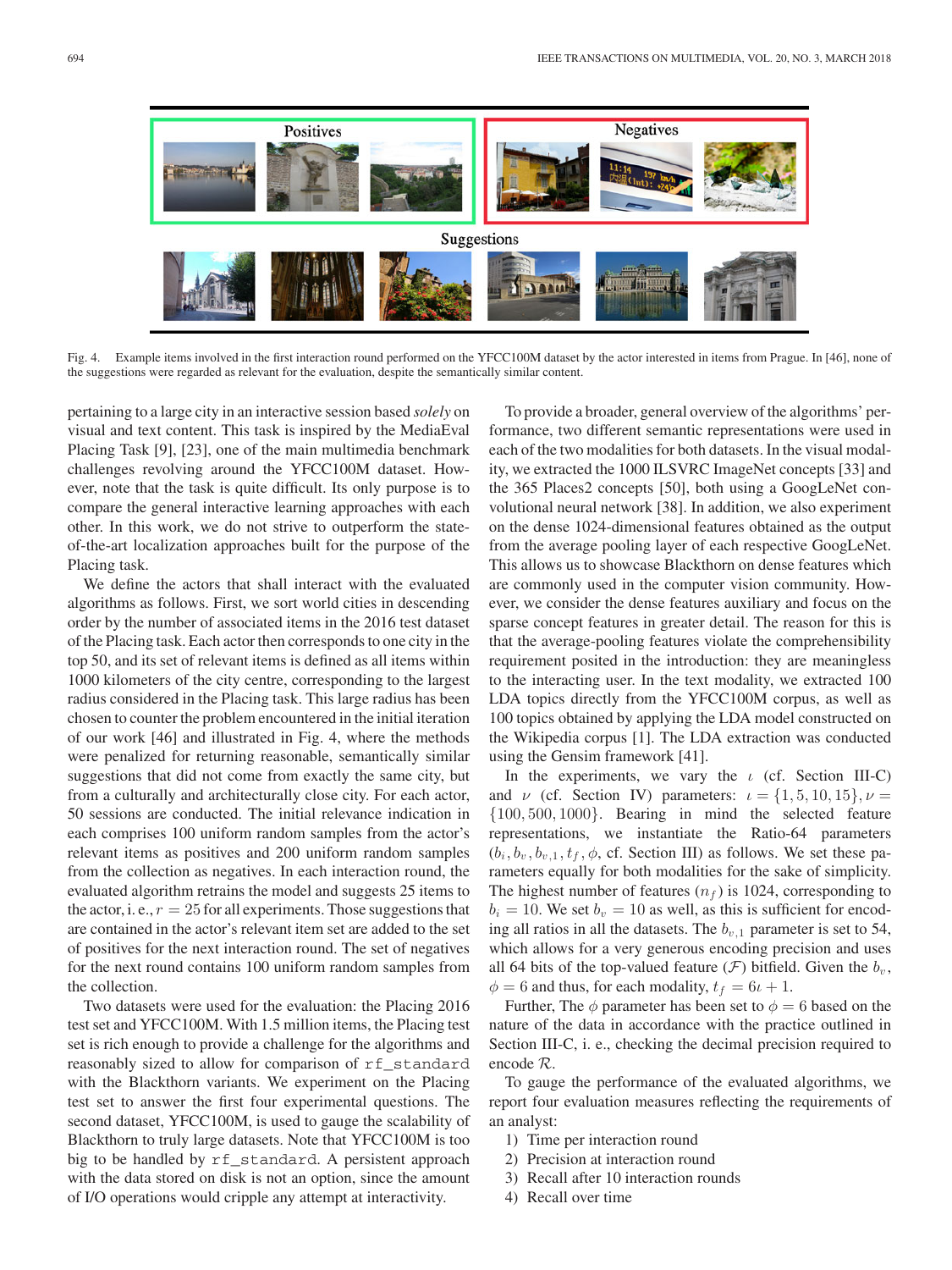TABLE II PRECISION, RECALL AT 10 INTERACTION ROUNDS, AND TIME PER INTERACTION ROUND ON THE PLACING TEST DATASET, USING THE SPARSE CONCEPT SCORES AS VISUAL FEATURES

| IMAGENET (CONCEPTS),<br>YFCC100M                                                        | precision               | recall                                                               | time                       |
|-----------------------------------------------------------------------------------------|-------------------------|----------------------------------------------------------------------|----------------------------|
| rf_standard<br>$rf_pq(\nu = 100)$<br>bt_tfidf_ucmp<br>$(\iota = 1, \nu = 1000)$         | 0.176<br>0.106<br>0.191 | $6.62 \cdot 10^{-4}$<br>$1.61 \cdot 10^{-4}$<br>$6.17 \cdot 10^{-4}$ | 4.72 s<br>0.03 s<br>0.09 s |
| bt_tfidf_comp<br>$(\iota = 5, \nu = 1000)$<br>bt_thres_comp                             | 0.180<br>0.154          | $6.19 \cdot 10^{-4}$<br>$4.67 \cdot 10^{-4}$                         | 0.14 s<br>0.07 s           |
| $(\iota = 1, \nu = 100)$<br>IMAGENET (CONCEPTS),<br><b>WIKIPEDIA</b>                    | precision               | recall                                                               | time                       |
| rf_standard<br>$rf_pq(\nu = 100)$<br>bt_tfidf_comp<br>$(\iota = 1, \nu = 1000)$         | 0.214<br>0.105<br>0.200 | $7.98 \cdot 10^{-4}$<br>$1.61 \cdot 10^{-4}$<br>$7.44 \cdot 10^{-4}$ | 4.65 s<br>0.03 s<br>0.09 s |
| bt_tfidf_ucmp<br>$(\iota = 1, \nu = 100)$                                               | 0.186                   | $7.09 \cdot 10^{-4}$                                                 | 0.06 s                     |
| PLACES365 (CONCEPTS),<br>YFCC100M                                                       | precision               | recall                                                               | time                       |
| rf_standard<br>$rf_{pq}(\nu = 1000)$<br>bt_tfidf_ucmp<br>$(\iota = 10, \nu = 1000)$     | 0.184<br>0.104<br>0.193 | $7.48 \cdot 10^{-4}$<br>$1.68 \cdot 10^{-4}$<br>$6.62 \cdot 10^{-4}$ | 3.07 s<br>0.05 s<br>0.17s  |
| bt_thres_ucmp<br>$(\iota = 5, \nu = 1000)$                                              | 0.192                   | $6.67 \cdot 10^{-4}$                                                 | 0.10 s                     |
| bt_thres_comp<br>$(\iota = 1, \nu = 100)$                                               | 0.154                   | $4.69 \cdot 10^{-4}$                                                 | 0.05s                      |
| PLACES365 (CONCEPTS),<br><b>WIKIPEDIA</b>                                               | precision               | recall                                                               | time                       |
| rf_standard<br>$rf_{pq}(\nu = 1000)$<br>bt_tfidf_ucmp<br>$(\iota = 1, \nu = 500)$       | 0.211<br>0.104<br>0.202 | $8.07 \cdot 10^{-4}$<br>$1.69 \cdot 10^{-4}$<br>$7.75 \cdot 10^{-4}$ | 3.07 s<br>0.05 s<br>0.05 s |
| bt_thres_ucmp<br>$(\iota = 5, \nu = 1000)$<br>bt_thres_ucmp<br>$(\iota = 1, \nu = 100)$ | 0.195<br>0.194          | $7.90 \cdot 10^{-4}$<br>$7.67 \cdot 10^{-4}$                         | 0.10 s<br>0.04 s           |

*Time per interaction round* is the alpha and omega of interactivity, not merely a measure of computational efficiency or convenience for the user. Indeed, for an algorithm to be interactive, the time per interaction round cannot exceed a couple of seconds, as dictated by the interactivity requirement. The time per interaction round encompasses all three steps defined in Section IV. *Precision at interaction round* reflects the need for the algorithm to produce relevant items in the individual interaction rounds to engage the analyst. Indeed, if the algorithm goes through long dry spells with respect to relevance, the analyst quickly loses confidence in its analytic capability, again increasing the likelihood of the user ending the session prematurely. *Recall after 10 interaction rounds* reflects the cumulative information gain after the early stage of the analysis. However, this does not reflect the time needed to arrive at that particular information gain. *Recall over time* captures both timely analysis and user insight gain. Indeed, the more relevant items the analyst sees and the earlier she sees them, the better. We report the algorithmic recall over time, not taking into account the time



Fig. 5. Recall over time, Placing test dataset, ImageNet visual features, YFCC100M LDA topics.

required by the user to process the results. This is due to the user processing time being highly volatile and influenced by factors beyond the scope of this work, such as the interface of the system implementing the algorithm.

#### VI. RESULTS AND DISCUSSION

Table II summarizes the precision, recall after 10 interaction rounds, and time per interaction round using sparse visual features, i.e., the visual concept scores. For the sake of brevity, we report up to five results per combination of features: rf\_standard, the rf\_pq configuration with the highest precision/recall, the Blackthorn configuration with highest precision, the Blackthorn configuration with highest recall (if it is different from the previous one), and finally the fastest Blackthorn configuration. The results clearly reveal that speed and efficiency are Blackthorn's forte. The fastest configurations of Blackthorn consistently complete one interaction round in under a tenth of a second, which is on par with the slightly faster rf\_pq, and yields a massive speedup of 61.4–77.5 compared to rf\_standard's barely interactive 3–4.5 seconds. Blackthorn's speed-up answers the first experimental question quite convincingly.

Regarding the second experimental question, Table II shows that relevance-wise, Blackthorn is on par or sometimes better than rf\_standard and much better than rf\_pq in all cases. This means that the information loss incurred by the Ratio-64 representation is very modest in the worst case and even turned into an information gain in the best case, making the information loss-speed trade-off quite favourable. Out of all four feature set combinations, Blackthorn preserves at least 93% of the precision achieved by rf\_standard and increases the precision to 108% of rf standard's in the best case. Regarding recall at 10 interaction rounds, Blackthorn achieves 89–98% of that achieved by rf\_standard. However, when recall over time is taken into account, Fig. 5 clearly showcases that Blackthorn dominates both rf\_standard and rf\_pq already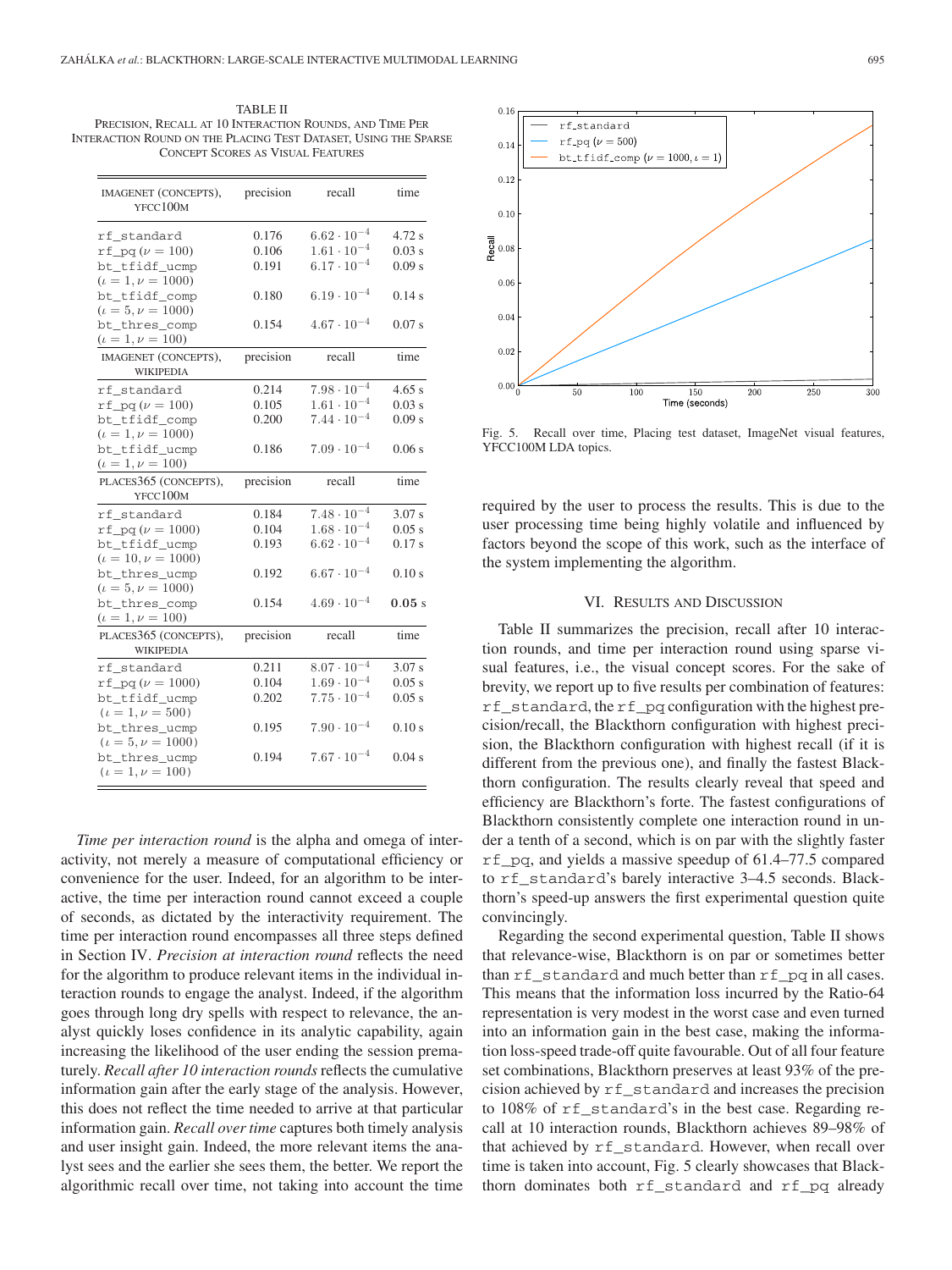

Fig. 6. The effect of parameter choice on Blackthorn results (Placing test dataset).

from the early interaction rounds. Note that all highest-scoring Blackthorn configurations with respect to precision and recall use either TF-IDF or thresholded feature selection, validating the feature selection approaches presented in Section III-A. Thus, the answer to the second experimental question is that Blackthorn is able to provide relevant results comparable or better than the best baseline, incurring minimal information loss further alleviated by feature selection.

Fig. 6 plots the effect of the choice of parameters on Blackthorn's performance. Each bar corresponds to the average of all results achieved by configurations on the given feature combinations with the given parameter (varying the others). Remarkably, the  $\iota$  parameter has very little impact on precision and recall, and higher  $\iota$  does not appear to translate to better semantic descriptiveness. This is in line with the human perception of visual and text information: only a few concepts describe an image; only a few topics describe the associated text. Given that higher  $\iota$  directly translates into increased time per interaction round, it is overall advisable to choose low values of  $\iota$ . Since the Ratio-64 representation allows easy selection of  $\phi$  minimizing encoding errors, the encoding problems related to the previously free decimal precision parameter [46] are not an issue. Regarding  $\nu$ , higher  $\nu$  tends to lead to higher recall and mostly also to higher

precision (certainly when going from 100 to 500). Similarly to the case of  $\iota$ , higher  $\nu$  leads to higher time per interaction round. Thus,  $\nu$  can be viewed as a trade-off parameter. Regarding feature selection, thresholded selection slightly outperforms top-feature selection on precision and recall, while being itself outperformed by TF-IDF selection. Thresholded selection is noticeably faster than the others. This is due to it introducing additional zeros in the features and as a result encoding less information in total. Generally, it is advisable to pick TF-IDF selection for maximizing precision/recall, and thresholded selection for maximal speed. Regarding the feature variant used for SVM training, using the uncompressed features tends to have an edge over the compressed features with respect to precision and time per interaction round. Overall, while some parameters have higher impact than others, the parameter choices allow customization of Blackthorn and design choices for the speedaccuracy trade-off axis.

Table III summarizes the results of experiments with the dense visual features, i.e., the outputs of the average-pooling layer of each respective deep net. Blackthorn results are on par with rf\_standard, despite the Ratio-64 representation design heavily favouring sparse features: Blackthorn achieves 87–96% of rf\_standard's precision and 85–94% of the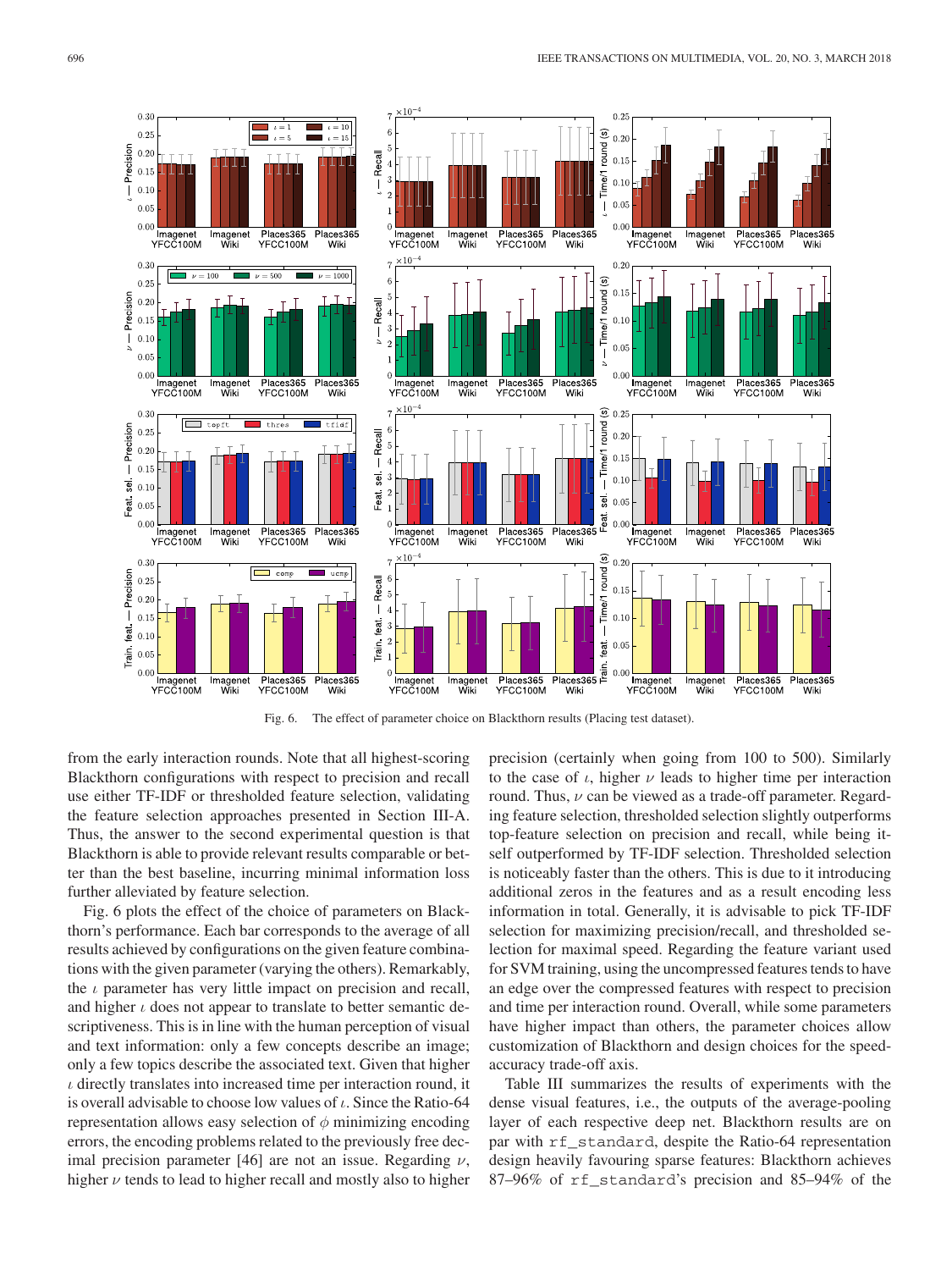TABLE III PRECISION, RECALL AT 10 INTERACTION ROUNDS, AND TIME PER INTERACTION ROUND ON THE PLACING TEST DATASET, USING THE DENSE AVERAGE-POOLING (AP) VISUAL FEATURES

| IMAGENET (AP), YFCC100M                  | precision | recall               | time     |
|------------------------------------------|-----------|----------------------|----------|
| rf standard                              | 0.191     | $7.29 \cdot 10^{-4}$ | 4.34 s   |
| $rf_{pq}(\nu = 1000)$                    | 0.106     | $1.69 \cdot 10^{-4}$ | 0.05 s   |
| bt_thres_comp $(\iota = 5, \nu = 1000)$  | 0.175     | $6.87 \cdot 10^{-4}$ | $0.13$ s |
| IMAGENET (AP), WIKIPEDIA                 | precision | recall               | time     |
| rf_standard                              | 0.208     | $9.37 \cdot 10^{-4}$ | 4.15 s   |
| rf pg $(\nu = 1000)$                     | 0.106     | $1.72 \cdot 10^{-4}$ | 0.05 s   |
| bt_thres_comp( $\iota = 5, \nu = 1000$ ) | 0.199     | $8.56 \cdot 10^{-4}$ | $0.13$ s |
| PLACES365 (AP), YFCC100M                 | precision | recall               | time     |
| rf_standard                              | 0.172     | $5.90 \cdot 10^{-4}$ | 4.44 s   |
| $rf_pq(\nu = 1000)$                      | 0.103     | $1.64 \cdot 10^{-4}$ | 0.05 s   |
| bt_thres_comp( $\iota = 5, \nu = 1000$ ) | 0.150     | $5.12 \cdot 10^{-4}$ | $0.13$ s |
| PLACES 365 (AP), WIKIPEDIA               | precision | recall               | time     |
| rf_standard                              | 0.195     | $8.24 \cdot 10^{-4}$ | 4.35 s   |
| $rf_{pq}(\nu = 1000)$                    | 0.103     | $1.64 \cdot 10^{-4}$ | 0.05 s   |
| bt_thres_comp $(\iota = 5, \nu = 1000)$  | 0.174     | $7.02 \cdot 10^{-4}$ | $0.13$ s |

recall, whilst maintaining the massive speed-up. Similarly to the case of sparse visual features,  $rf\_pq$  is shown to be fast, but inferior with regard to relevance in comparison with both Blackthorn and rf\_standard. Interestingly enough, the best Blackthorn results on each combination of features in the dense case are achieved by the same parameter configuration that suits the dense features well. Indeed,  $\iota = 5$  accounts for the necessity of recording more features in the dense case compared to the sparse case favouring  $\iota = 1$ . The thresholded feature selection is the one emphasizing features with exceptional values the most, which is valuable when we need to discard a large number of feature values per item. Overall, whilst Blackthorn does not bring information gain when using dense visual features, we believe the answer to the fourth experimental question is that even though Blackthorn was not designed for dense features, it performs adequately on them with respect to relevance while maintaining the speed-up brought by the efficient Ratio-64 representation.

Regarding scalability, Blackthorn succeeds with respect to interactivity: on the entire YFCC100M dataset, the  $\iota = 1$  configurations take **between 0.8 and 1.1 seconds** per interaction round. The performance with respect to relevance is adequate. The precision at interaction round ranges from 0.09 to 0.39. Notably, the higher values in this range surpass those on the smaller Placing test dataset. We have two explanations for this. Firstly, the Placing test dataset is specifically designed to offer a challenge in determining places around the world, unlike the general YFCC100M dataset. Secondly, the precision numbers report the performance within the 25 suggestions each round, i.e., the absolute top of the ranking corresponding to very early precision. In this case, using the entire YFCC100M dataset offers a larger pool of relevant candidates, which in the top-25 case appears to outweigh the proportionally increased size of the set of negatives. Indeed, one actor in the 100 M setting

corresponds to roughly 4.5 million relevant items on average, which is three times the size of the entire Placing test dataset and we still need only the top 25, because the user's capacity to process items interactively does not scale with the dataset. The recall after 10 interaction rounds ranges from  $7 \cdot 10^{-6}$  to  $4 \cdot 10^{-5}$ . Note that the apparent small values are caused by the sheer size of the actors. The parameter influence on the results on the YFCC100M dataset mirrors the one on the smaller dataset shown in Fig. 6, with one notable exception: training on the original uncompressed features (the ucmp configuration) suffers from crippling feature file random access times, which increase the length of one interaction round to tens of seconds. Thus, in the large-scale case, the model should be trained on compressed features at all times. Blackthorn is much stronger than  $rf\_pq$  on the large dataset: whilst  $rf\_pq$  is slightly faster than Blackthorn at 0.7 seconds per interaction round, the precision and recall values of Blackthorn are much higher:  $rf$  pq reaches precision of 0.04–0.05 and recall of  $2 \cdot 10^{-6} - 3 \cdot 10^{-6}$ . These scalability results complement those reported in our previous work [46]. In this work, we have increased the tolerance for the distance from city center, focusing on generally semantically similar results, whereas the previous results without the increased tolerance correspond to a more specialized, "needlein-the-haystack" approach. Overall, Blackthorn is shown to be scalable, as it is able to produce relevant results in truly interactive time on large-scale data.

#### VII. CONCLUSION

In this paper, we have presented Blackthorn, an efficient interactive multimodal learning framework which supports full interactive-learning-based analysis of large-scale collections with up to 100 M multimedia items. The Ratio-64 compression method of Blackthorn is shown to massively reduce the size of multimodal features. In addition, it not only preserves most of the information contained in the original features, but combined with feature selection at times yields better interactive learning performance than the original features. Blackthorn yields a massive speed-up in comparison to the competing relevance feedback algorithms. The experiments further show that Blackthorn is suitable for the analysis of Web-scale datasets. It is able to learn on the fly from the user-provided training samples, and one interaction round on a collection with 100 million items takes roughly a second. Its high efficiency and low resource cost would also support multi-category exploration with proactive suggestions by the system. The analysis can be performed on a single standard high-end workstation with 64 GB RAM and 16 CPU cores. In order to foster further research, the Blackthorn software package has been made available as an open-source tool. In conclusion, Blackthorn is a step forward towards fully harnessing the wealth of information contained in large-scale multimedia collections.

#### ACKNOWLEDGMENT

This work is part of research projects Sort-It-Out: Visual Analytics for Multimedia collections, project number 12540,